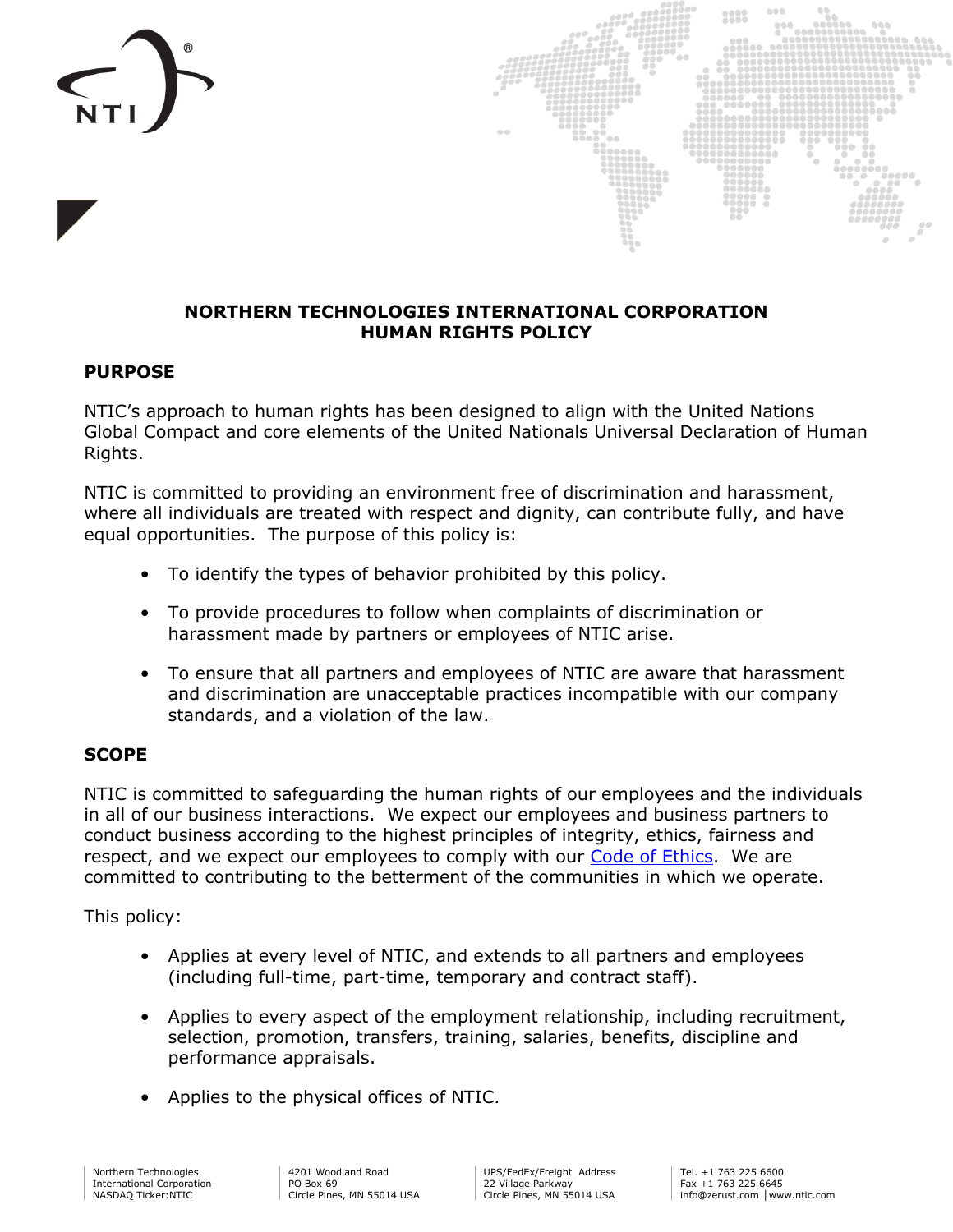• Extends to the outside offices of NTIC (such as work from home, off-site client meetings, business travel, firm-sanctioned social events and to electronic communications).

# **FREEDOM OF ASSOCIATION**

NTIC respects employees' voluntary freedom of association and right to bargain collectively and complies with pertinent local laws where we operate.

NTIC, along with its affiliates and subsidiaries, complies with applicable laws protecting the rights of workers to freely associate in accordance with core International Labor Organization (ILO) conventions. All of our businesses globally must respect the rights of workers to freely associate, organize and bargain collectively in accordance with applicable laws and the customs of the countries in which they are employed. All of our businesses must respect the rights of workers to communicate openly with management regarding working conditions without fear of retaliation, harassment, intimidation, penalty or interference.

## **FORCED LABOR**

NTIC, including its subsidiaries, joint venture, suppliers and vendors, does not engage in and will not tolerate the use of slavery, human trafficking or the use of forced labor of any kind. If it is discovered to occur then the responsible party will be immediately terminated or the supplier vendor relationship will be immediate terminated.

### **CHILD LABOR**

NTIC, including its subsidiaries, joint venture, suppliers and vendors, abides by all applicable minimum age laws and regulations. NTIC does not use or condone the use of child labor in violation of applicable law in the conduct of our business. NTIC prohibits the employment of employees who are under the international minimum age for work (15 years) and has a minimum hiring age of 18 unless approved in writing by the CEO or CFO. All employees under the age of 18 are prohibited from engaging in any hazardous work, night shifts or overtime work, work should be limited to office or simple production work. Additionally, NTIC will periodically review with outside counsel all hiring procedures to ensure they are effective and up to date with all national laws. NTIC requires all employees provide valid government issued documentation of their age prior to starting employment. HR will maintain documentation and annually review employees to verify that NTIC does not employ anyone under the age of 18.

## **COMPENSATION AND WORKING TIME**

NTIC has established fair and competitive pay levels that are based on local markets and job descriptions and are not based on gender, age, ethnicity, nationality or other personal characteristics or beliefs. We provide compensation and benefits that are competitive and comply with applicable laws and we are committed to a fair and living wage. NTIC prohibits fees in return for employment and prohibits unlawful wage deductions from employees. Additionally, NTIC agrees to pay all costs associated with recruitment vis intermediaries e.g. fees for visas, permits, ID cards, medical certificates, travel etc.

4201 Woodland Road PO Box 69 Circle Pines, MN 55014 USA UPS/FedEx/Freight Address 22 Village Parkway Circle Pines, MN 55014 USA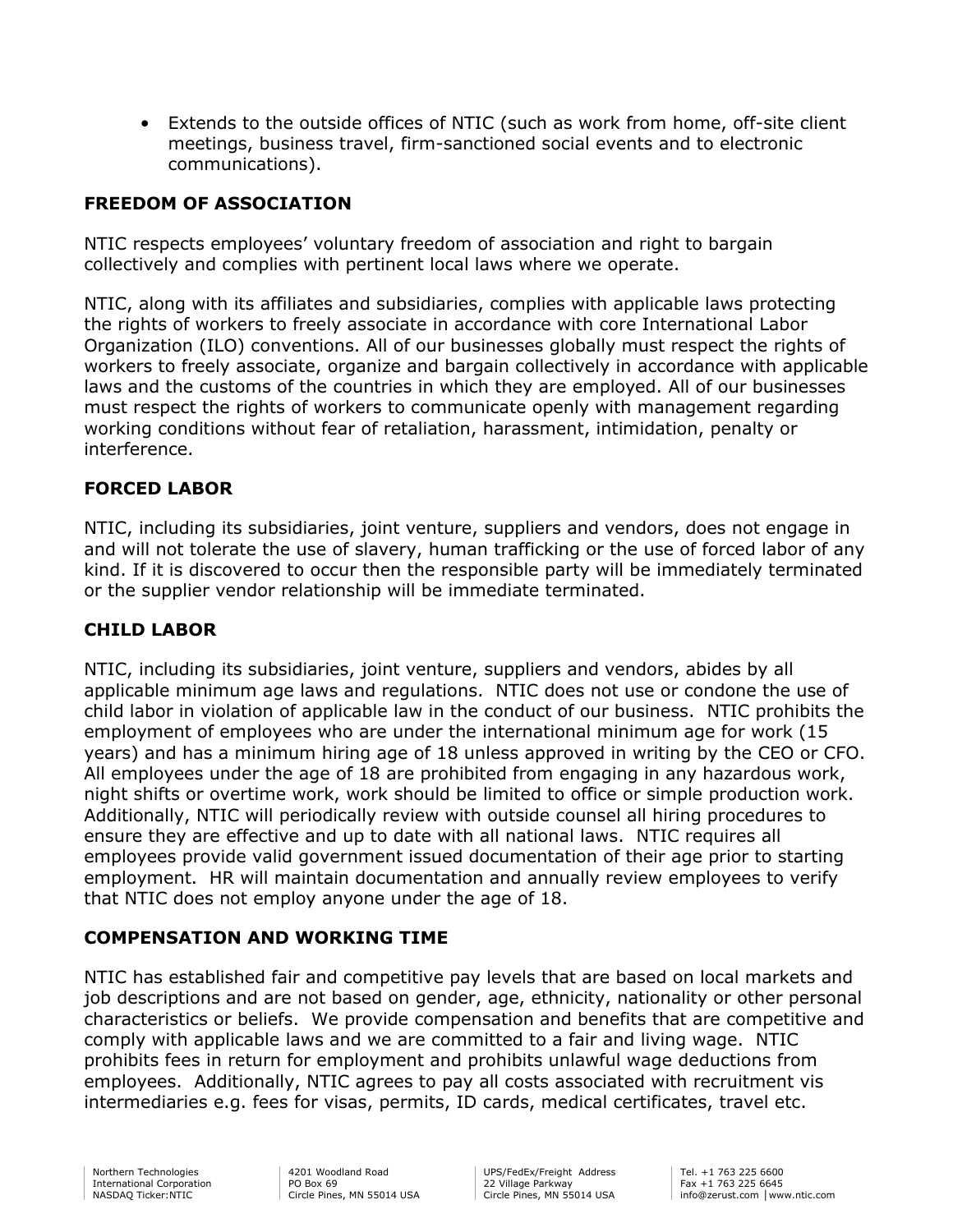## **PROFESSIONAL DEVELOPMENT**

NTIC offers an Educational Assistance benefit program to its eligible employees. NTIC may reimburse all or part of the registration and tuition costs for full-time employees who continue their education in a work-related field, up to a maximum of \$1,000 per year, unless otherwise approved by NTIC's Chief Financial Officer or Head of Human Resources.

In addition to educational assistance for formal education, NTIC may arrange training programs that enable employees to progress in their technical, commercial, or financial knowledge of NTIC's business.

### **CONFLICT MINERALS**

NTIC is committed to sourcing materials from companies that share NTIC's values around human rights, ethics and environmental responsibility. NTIC supports the Dodd-Frank Section 1502 legislation that discourages companies from engaging in trade that supports conflicts and human rights violations in the Democratic Republic of Congo (DRC) and neighboring countries. To this end, we do not knowingly purchase products containing conflict minerals.

Further, NTIC requires its suppliers, and their complete supply chain, to comply with Dodd-Frank Section 1502 and NTIC's Conflict Minerals Policy.

NTIC recognizes that its compliance with these obligations will require time and effort from the members of its supply chain. However, NTIC expects that suppliers will take reasonable, good faith steps toward assisting NTIC in achieving its compliance obligations. If NTIC becomes aware of a supplier whose supply chain includes conflict minerals from conflict mines, NTIC will take appropriate action, up to and including, termination of the commercial relationship.

## **DIVERSITY & EQUAL OPPORTUNITY**

NTIC has worked to build a diverse and inclusive workforce and is committed to equal opportunity, in regard to all hiring decisions, including the hiring/promoting of all management positions and Board of Directors appointments. NTIC invests in building diverse talent pools and providing training to improve skills, where appropriate. NTIC has implemented a comprehensive Equal Opportunity, Non-Discrimination and Anti-Harassment Policy.

## **DISCRIMINATION & HARASSMENT FREE WORKPLACE**

NTIC upholds and supports the right to equal treatment without discrimination or harassment.

This policy prohibits discrimination or harassment on the basis of the following grounds, any combination of these grounds, and any other status protected by applicable law:

- Age
- Creed (includes religion)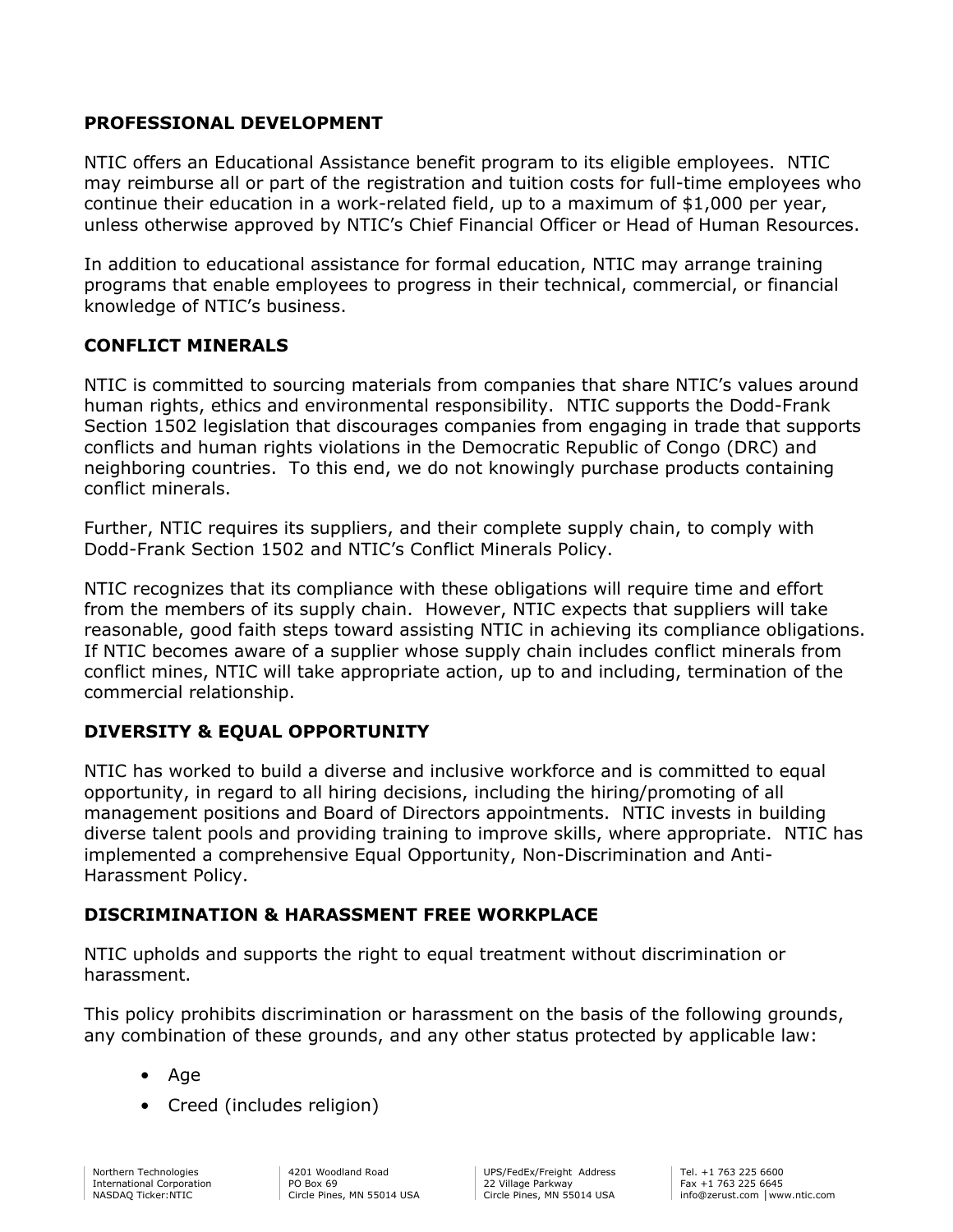- Sex
- Gender Identity and Gender Expression
- Sexual Orientation
- Family status (such as a parent-child relationship)
- Marital status (including the status of being married, single, widowed, divorced, separated, or living in a conjugal relationship outside of marriage, whether in a same sex or opposite sex relationship)
- Disability (including mental, physical, developmental or learning disabilities)
- Ethnicity
- Race
- National or Social Origin
- Citizenship
- Color
- Political Opinion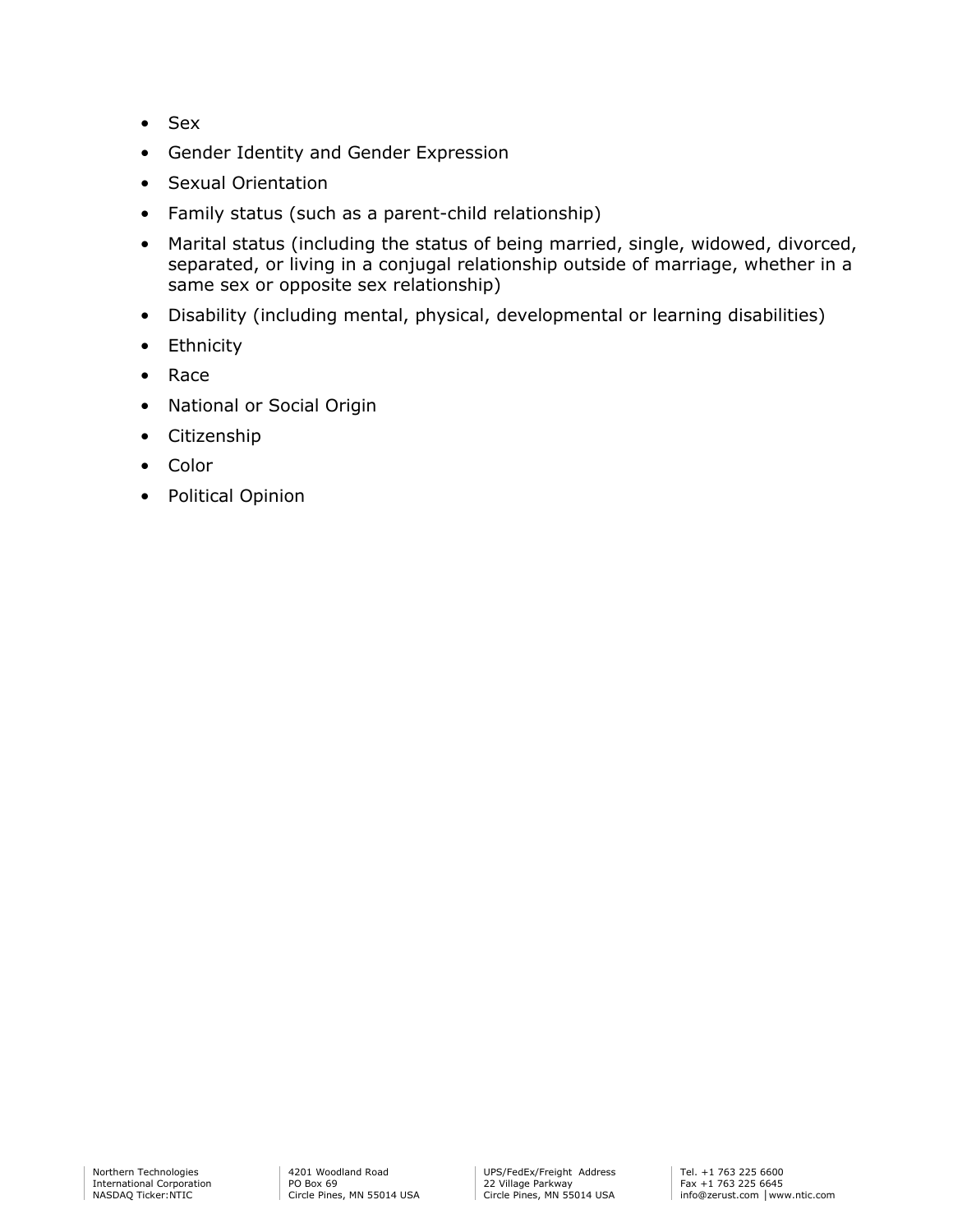NTIC is committed to a respectful work environment free of any manner of physical and verbal harassment, including bullying, mobbing and sexual harassment. This is also referenced in NTIC's Anti-Harassment Policy on page 8 of the NTIC Employee Handbook. How to report harassment or objectionable conduct is also covered. NTIC takes all violations of this policy seriously and imposes consequences for violations, which may include termination of employment.

# **COMPLIANCE POLICIES**

Employees are mandated to adhere to existing corporate policies for global competition, anti-corruption, and ethical business conduct, as also referenced in NTIC's Foreign Corrupt Practices Act Policy, which is part of the NTIC Employee Handbook. NTIC specifically prohibits offering, promising, making, requesting, or accepting or agreeing to accept any payments or favors that might be considered improper or illegal.

Management and applicable employees are trained on anti-bribery and corruption topics, including applicable laws and regulations, and are encouraged to report any suspicions of wrongdoing. Managers are required to execute an FCPA acknowledgement form every two years.

### **IMPLEMENTATION**

NTIC's Human Rights Policy has been communicated and is accessible to all employees via NTIC's SharePoint site.

## **VIOLATIONS OF THIS POLICY**

If an employee believes that there may have been a violation of this policy, it should be reported through established channels including but not limited to:

- The manager of the department in which the violation occurred
- Any member of NTIC management
- The employee's HR Manager
- The Chief Executive Officer

NTIC strictly prohibits retaliation in any form against anyone who makes a good faith report about suspected violations or cooperates in an investigation of an alleged violation.

Suspected violations may also be reported anonymously via NTIC's whistleblowing hotline at (612) 607-7287 to our outside legal counsel.

NTIC expects its suppliers, vendors and contractors to abide by all laws, rules and regulations in effect in the countries and jurisdictions in which they do business.